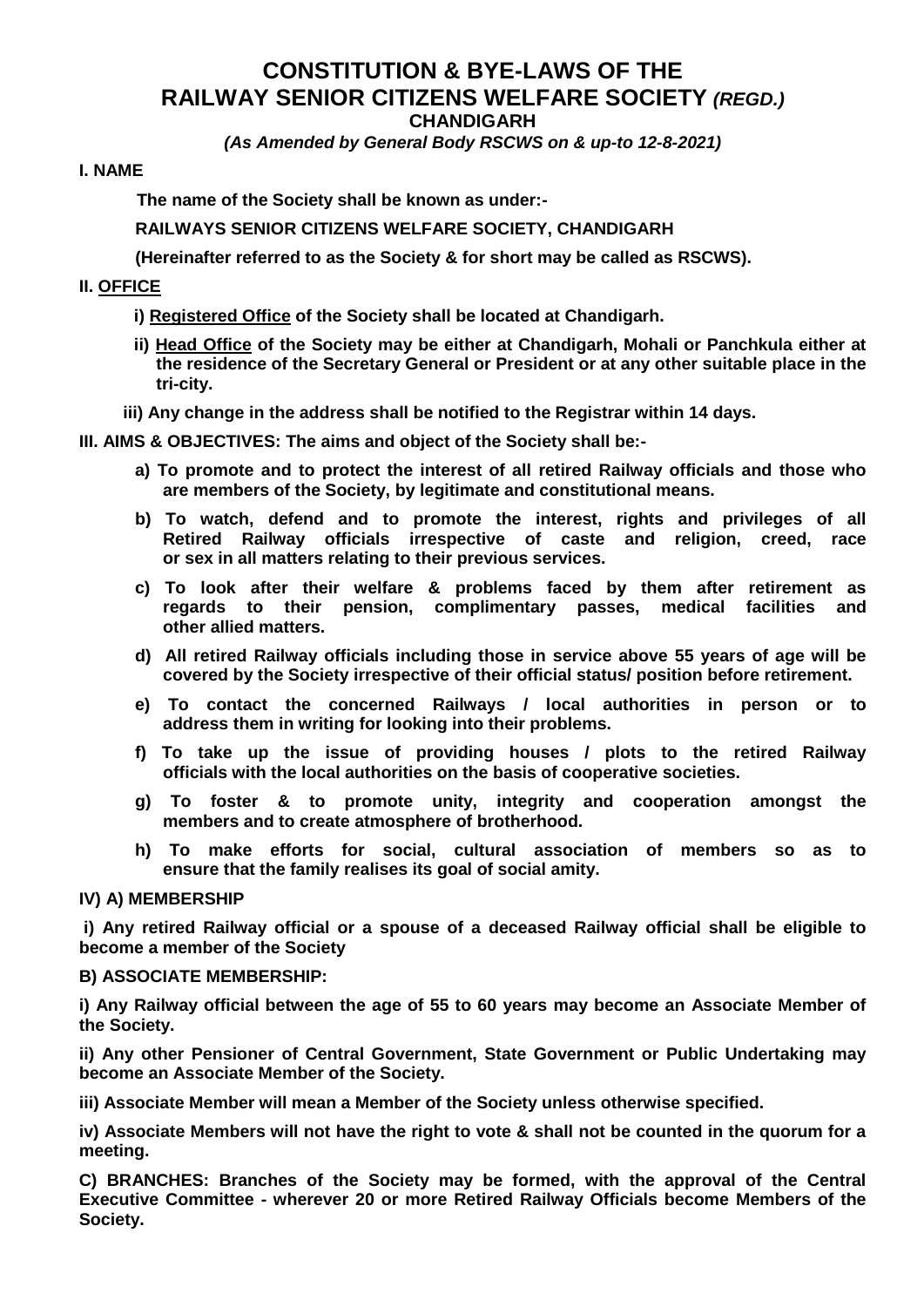**D) ZONES: Zones of the Society may be formed with the approval of the Central Executive Committee of the Society - wherever 100 or more Retired Railway Officials – located at different stations - become Members of the Society.**

### **V) SUBSCRIPTION**

**a) i) The subscription for the Members of the Society residing in Chandigarh, Mohali, Panchkula, Zirakpur or their out- skirts shall be Rs.400 per annum.**

**a) ii) The subscription for those residing outside Chandigarh, Mohali, Panchkula, Zirakpur or their out-skirts, shall be Rs.150 per annum for a Member or Associate Member of the Society, including those who are from Department other than the Railways.** 

**a) iii) Branches of the Society shall pay Rs.150 per member per annum as Central Quota of Subscription to the Central Executive Committee.**

**b) Subscription may be re-fixed according to the requirements so warranted with the approval of the General Body.** 

**c) Life membership of the Society will be Rs. 3500/- for Life Members & Rs.1500/- for Out station Life Members & Associate Life Members.**

**d) Special contribution may be raised to meet the special programme(s) expenses, if any.** 

**e) Donations from members or non-members would be welcome to pursue the objectives of the Society**

**f) Subscription paid shall relate to Financial year.**

**g) Members, on attaining the age of 85 years, shall be considered as Honorary Members of the Society. They will be exempt from paying further annual subscription provided they have been Members of the Society for at least 3 years. However they may voluntarily donate to Social Welfare Fund & similar other Funds of the Society.**

#### **VI) TERMINATION OF MEMBERSHIP**

**The membership of a member shall cease:-**

**a) i) On Resignation from the membership of Society & approval thereof by the President;**

**a) ii) On Demise of a Member except in case his / her spouse is alive, the Membership will be transferred in the name of the spouse.**

- **b) If his / her subscription is in arrear for more than 3 years even after notice & reminder, except those who intimate that they are sick & bed ridden.**
- **c) Membership can be terminated if any member is working against the interest of the Society or his conduct is doubtful or one is involved in any criminal case - subject to the approval of the Executive Committee.**

#### **VII. MANAGEMENT**

- **a) All the enrolled members shall constitute a General Body (G. B.).**
- **b) The G. B. must meet at-least twice a year.**
- **c) Annual General Body will be held every year in December / January of the following year.**

**d) In the Annual G.B. meeting & other G. B. meetings, a notice of at least 15 days should be given to the members in writing by the Secretary General.** 

- **e) A special G.B. meeting may be called at any time by the President or the Secretary General or on receipt of requisition from the 1/5th of the total number of members with 7 days notice to the Secretary General.**
- **f) Every notice must be signed by the Secretary General.**
- **g) The quorum of the Annual G. B. meeting shall be twenty percent of the total members or 20 members which ever is less and for special G. B. meeting 30 members would be needed.**
- **h) No business shall be transacted at any time unless the requisite quorum is there.**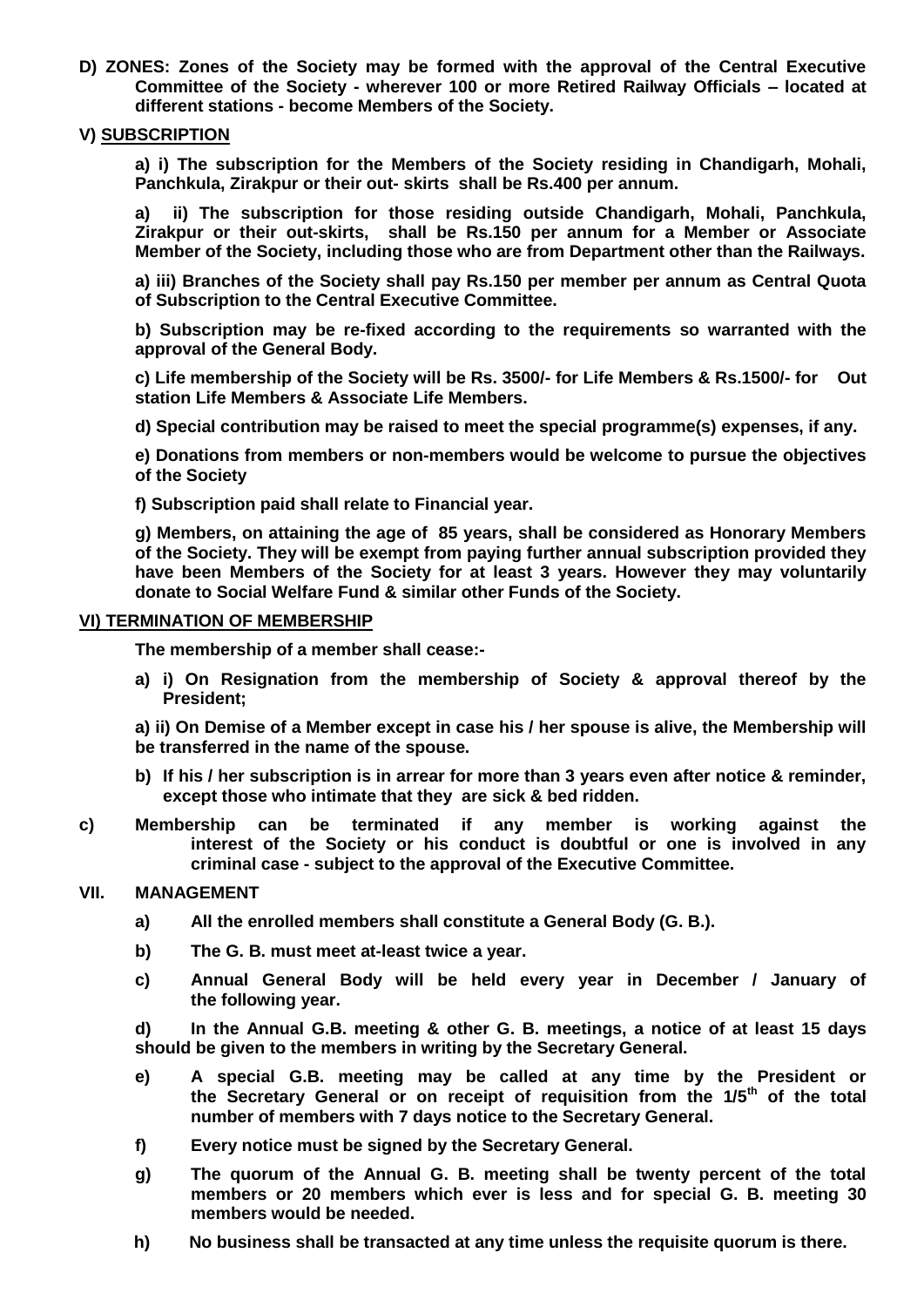- **i) No quorum is required for the adjourned meeting.**
- **j) If within 30 minutes for the fixed time for the G. B. meeting, there being no requisite quorum, the meeting shall be adjourned and may be held after one hour for which no quorum is required.**
- **k) General Body shall be empowered to remove any office bearer / Executive member on the basis of specific charges.**

### **VIII. FUNCTIONS OF GENERAL BODY**

**The business to be transacted by the General Body shall be as under:-**

- **i) To confirm the Minutes of the previous G.B. meeting and of any special G.B. meeting, the minutes of which have not been confirmed earlier.**
- **ii) To receive and adopt the annual report of the Executive Committee.**
- **iii)To pass the audited statement of annual income and expenditure accounts and the balance sheet.**
- **iv) To appoint an Auditor amongst the members to audit accounts of the Society once in a year.**
- **v) To elect Office Bearers and Members of the Executive Committee after giving due notice to members as provided in the Bye-Laws. If necessary, the election shall be held by show of hands.**
- **vi)To consider resolutions if any for the amendment of Constitution / Bye-Laws of the Society.**
- **vii) To adopt any other resolutions to watch the interest of members.**
- **viii) To take up any other matter with the permission of the President.**

#### **IX. CENTRAL EXECUTIVE COMMITTEE (CEC):**

- **a) The general management of the Society shall vest in the Central Executive Committee.**
- **b) The General Body shall elect the Central Executive Committee at its biannual meeting which will consist of following Office Bearers & CEC Members:**

| <b>Patron / Patrons</b>  | To be nominated by<br><b>CEC</b> | <b>Secretaries</b>                                      | Two               |
|--------------------------|----------------------------------|---------------------------------------------------------|-------------------|
| Chairman                 | One                              | <b>Joint Secretaries</b>                                | Two               |
| <b>President</b>         | One                              | <b>Treasurer</b>                                        | <b>One</b>        |
| <b>Working President</b> | Two                              | Joint Treasurer /<br><b>Finance</b><br><b>Secretary</b> | <b>One</b>        |
| <b>Sr Vice President</b> | Two                              | <b>Auditor</b>                                          | <b>One</b>        |
| <b>Vice President</b>    | Two                              | <b>Executive</b><br><b>Members</b>                      | Ten               |
| <b>Secretary General</b> | <b>One</b>                       | <b>Zonal Secretaries</b>                                | <b>Ex-Officio</b> |

**c) All Zonal Secretaries of the Society shall be Ex-Officio Members of Central Executive Committee.**

**d) Additional Office Bearers or CEC Members may be nominated by the President or by the Central Executive Committee – with special assignments in organizational interest.**

**e) Executive Committee may nominate any prominent persons as Patron or Advisor.**

**f) Ex-President & Ex Secretary General shall be Ex-Officio Members of Central Executive Committee.**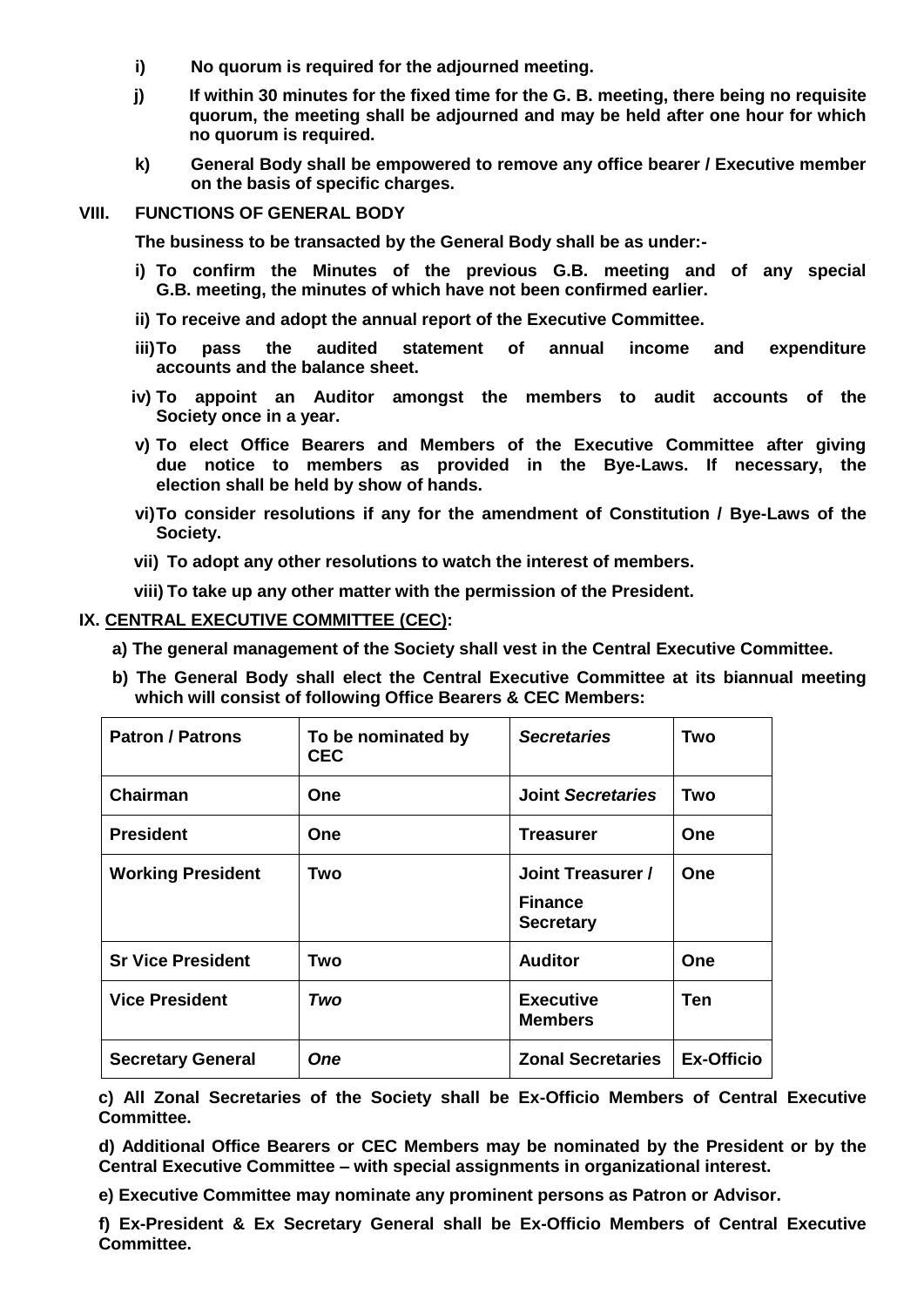- **g) Any vacancy occurring during the course of 2 years shall be filled up by the President / CEC.**
- **h) Composition of the Branch and Zonal Executive Committees shall be decided by the respective General Bodies with the approval of the Central Executive Committee.**

# **X. QUORUM OF THE EXECUTIVE COMMITTEE**

- **a) The quorum of the Executive Committee (EC) meeting shall be of six members.**
- **b) The Executive Committee shall normally meet once in a month but one meeting shall be held at-least once in two months. The emergent meeting shall be held on a written request of (at least) six members of the Executive Committee.**
- **c) For convening the Executive Committee meeting, one week notice shall be given to the members in writing by the Secretary General and in case of emergent meeting 48 hrs. notice shall be given.**
- **d) A member who does not attend three consecutive meetings of the Executive Committee without adequate reasons shall cease to be a member of the Committee.**
- **e) The Executive Committee may appoint a Sub-Committee to carry out any important work for a specific period.**
- **XI BANK ACCOUNT: The Bank Accounts of the Society in the name of Railway Senior Citizens Welfare Society (RSCWS for short) shall be operated jointly by two of the following Office Bearers of the Society – namely one from amongst the Chairman or President or Secretary General and one from amongst the Treasurer or Finance Secretary of the Society.**

### **XII (A) POWERS & DUTIES OF PATRON**

**To guide the President, Secretary General and the Executive Committee regarding the affairs of the Society for achieving its aims and objectives as per provisions of the Constitution.** 

#### **XII (B) POWERS & DUTIES OF CHAIRMAN**

**i) He shall guide the activities of the Society during the meetings of Executive Committee & General Body and advise them from time to time to achieve the aims & objectives of the Society as per provisions of the Constitution.**

**ii) He shall have the final Casting Vote in the event of a tie in the voting on any issue.**

**iii) He shall be authorised to sanction expenditure above Rs.5000 and up to Rs.10000 in case of an exigency to meet the aims and objectives of the Society.**

**iv) He shall be the Appellate Authority in Disciplinary Cases.**

# **XII (C) POWERS AND DUTIES OF PRESIDENT**

**i) President shall preside over all meetings of the General Body and the Executive Committee.** 

**ii) He shall have a casting vote in the event of a tie.** 

**iii) He shall be authorised to keep an Imprest amount of Rs.1000 for day to day expenditure to meet the objectives of the Society.** 

**iv) He shall be authorised to sanction up-to Rs.5000 to meet any exigencies for furtherance of the objectives of the Society.** 

**v) He shall be authorized to call an emergent meeting of the Executive Committee and the General Body.** 

**vi) He shall generally be responsible for conducting the affairs of the Executive Committee and ensuring that the decisions of the Committee are fully carried out under his guidance.** 

**vii) He is empowered to warn / suspend any member for misbehaviour or for working against the interest of the society.**

**viii) He shall be authorized to accept the Resignation of the Members/Office Bearers of the Society and to nominate a Member to fill up any vacancy in the Executive Committee in consultation with the Secretary General.**

# **XII (D) POWERS & DUTIES OF WORKING PRESIDENTS:**

**i) To help the President in discharge of his duties**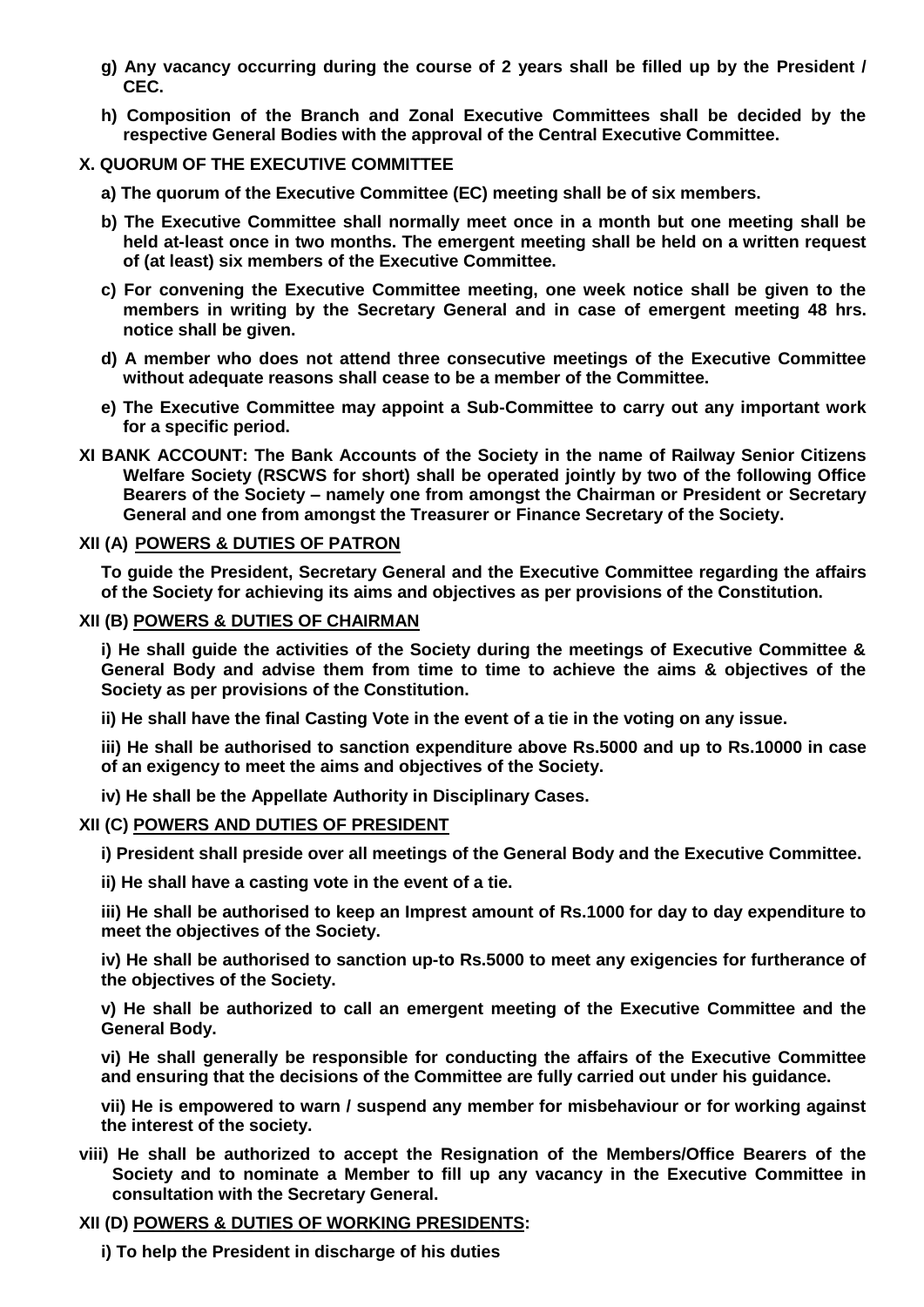**ii) To represent & function as the President in his absence.**

**iii) To oversee the Welfare activities and overall organizational growth of the Society.**

# **XIII) POWERS & DUTIES OF SR. VICE PRESIDENT & VICE PRESIDENT**

**i) To supervise the Welfare activities of the Society.**

**ii) To help in expanding the activities of the society and for inducting new members in the Society.**

**iii) To carry out any duty assigned by the President.** 

**iv) To function as President in absence of President, Working President & Sr. Vice President.** 

# **XIV.POWERS & DUTIES OF SECRETARY GENERAL**

**i) Secretary General will be the in-charge of the office of the Society - subject to the control of the Executive Committee.** 

**ii) He will Correspond on behalf of the Society and maintain files, membership Register, Minutes Books and all such other record.** 

**iii) He will convene meetings of the General Body and Executive Committee and issue notices of meetings to the members in writing.** 

**iv) He will record all the proceedings of the meetings and get it confirmed in the next meeting.** 

**vi) He will arrange and organize all functions of the Society.** 

**vii) He will present annual report of activities of the Society before General Body.** 

**viii) He will be authorized to keep an Imprest amount of Rs.10,000 for day to day expenditure to meet the objectives of the Society and any organizational exigencies**

**ix) To coordinate the Welfare activities of the Society.**

# **XV. POWERS & DUTIES OF SECRETARIES & JOINT SECRETARIES:**

**i) To look after the Welfare activities of the Society and inter-act with Members (especially those residing in their area / region) for welfare, general awareness and health care.**

**ii) To help in collection & raising of Funds from Members and through other resources.**

**ii) To look after the arrangements of Meetings and other functions of the Society.** 

**iii) To discharge the duties and functions of the Secretary General in his absence as advised by him or the President / Working President.**

**iv) To play an active role towards expanding the activities of the Society and for inducting new members of the Society through personal contacts and other means.** 

# **XVI A) POWERS & DUTIES OF TREASURER & JOINT TREASURER / FINANCE SECRETARY**

**Treasurer will carry out the following duties with the help & assistance of the Joint Treasurer:**

**i) To keep accounts of income & expenditure of the Society.**

**ii) To keep the funds of the Society in safe custody.** 

**iii) To present monthly statement of receipt & expenditure to the Executive Committee through the Secretary General.** 

**iv) To collect subscription from the members and issue receipt thereof.** 

**v) To keep with him an imprest of Rs. 1000 as cash in hand and deposit the balance in the Bank as decided upon by the Executive Committee.** 

**vi) To make payment of Bills after they have been verified by the Secretary General or the President/ Working President.** 

**vii)To prepare Annual & Quarterly statement of Receipt and Expenditure to be presented in the General Body meeting along with Balance Sheet through the Secretary General.** 

**viii) To assist the Secretary General as required by him.** 

**ix) To get the Accounts audited from the Auditor in each quarter and every year.**